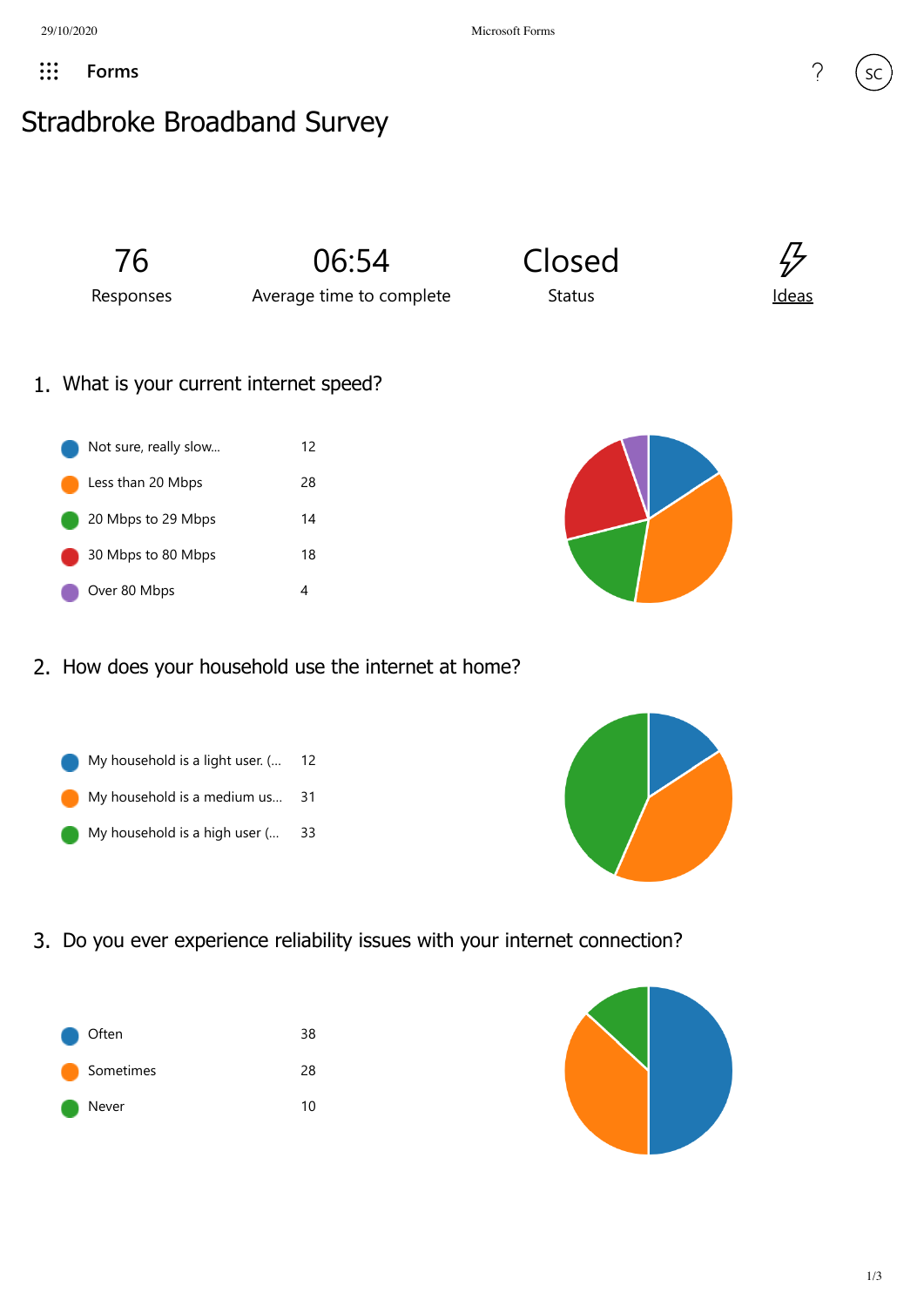## 29/10/2020 Microsoft Forms

4. In a perfect world, which internet connection do you think would be most useful for your household?





5. Please rank the following service characteristics in order of importance?



6. Thinking about how much you currently pay for your broadband service, how much would you be prepared to pay for a \*reliable and very fast\* Internet service?